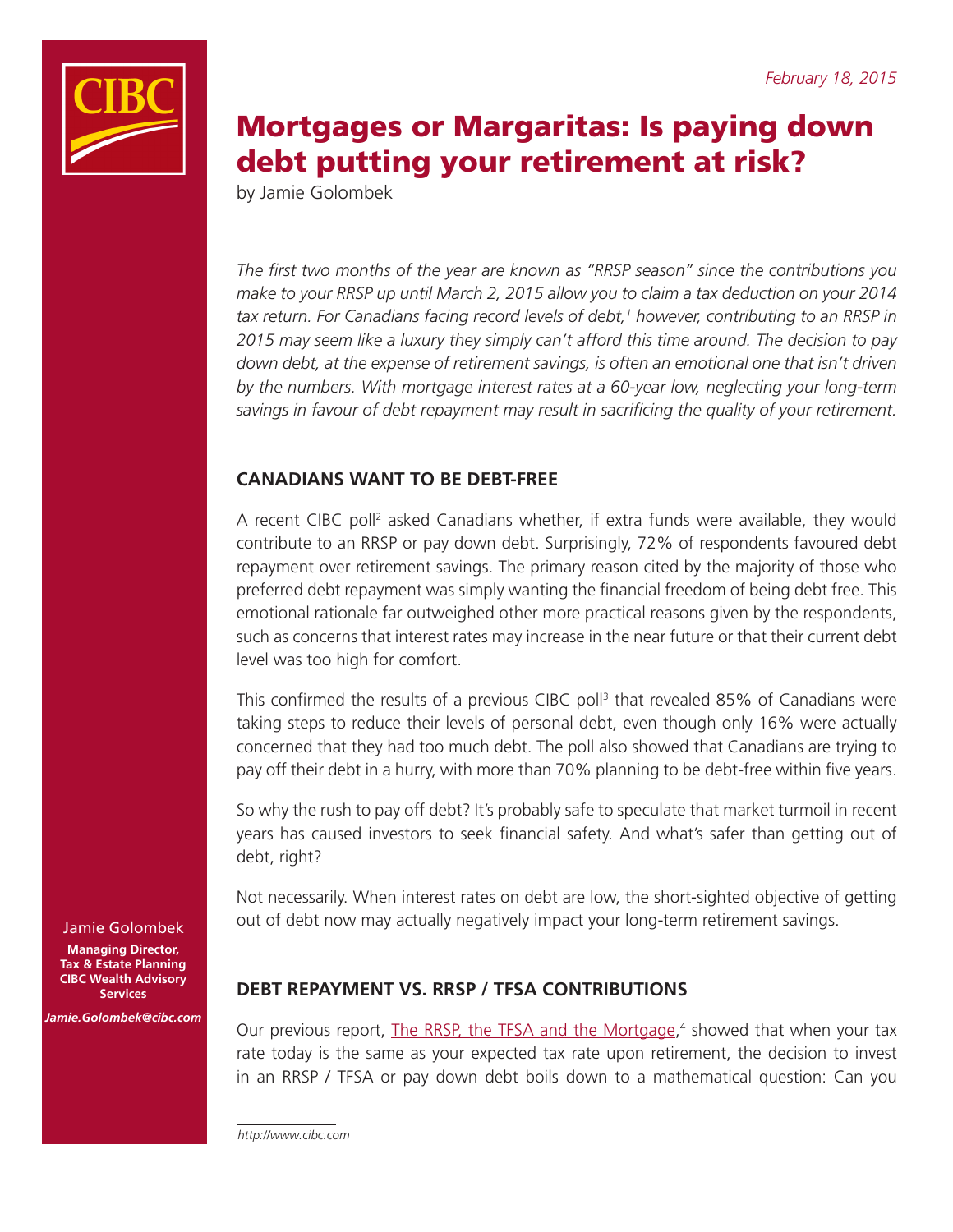get a higher rate of return on your investments than the interest rate on your debt, given a level of risk at which you are comfortable? If so, then investing is the better bet; otherwise, paying down debt is the better choice.

For consumer debt, such as credit cards and personal loans, the interest rate can be quite high, often approaching 20%. Since it may be difficult, if not downright impossible, to get a higher rate of return on investments with a reasonable amount of risk, it almost always makes sense to pay off this kind of debt before making contributions to an RRSP / TFSA.

On the other hand, mortgage interest rates are at their lowest point in over 60 years.<sup>5</sup> As of February 1, 2015, a five-year fixed residential mortgage could be obtained with an interest rate of under 3% and a ten-year fixed residential mortgage was under 4%. Consequently, if you have low-rate debt, it might make sense to leave your debt outstanding and, instead, contribute to an RRSP / TFSA if you expect to get a better rate of return on investments over the long term.

Of course, investing in the bond or equity markets as you might do within your RRSP / TFSA cannot be compared to paying down your mortgage, which is more similar to a risk-free investment such as a Government of Canada bond.6 If you have a high level of debt and would not be able to sustain an increase in mortgage interest rates, it might be best to minimize your risk and simply focus on debt repayment. But if you are willing to tolerate some risk in your investment portfolio while saving for longer-term goals, such as retirement that may be 20 or 30 years away, choosing to invest via an RRSP / TFSA may result in more money at the end of the day, albeit with an assumption of greater risk.

# **THE BENEFIT OF CONTRIBUTING TO AN RRSP OR TFSA, RATHER THAN PAYING OFF LOW-COST DEBT**

To illustrate, let's look at the potential benefit (increase in net worth) from saving for retirement in an RRSP / TFSA versus paying off debt. As noted above, if the long-term rate of return on investments in an RRSP / TFSA exceeds the mortgage interest rate, investing may yield a greater

benefit than paying off debt. Whether an RRSP or TFSA will be the best choice for your long-term investing, however, depends on your tax rates upon RRSP or TFSA contribution and withdrawal.

We will use three examples to illustrate the impact of varying tax rates. In each example, we will assume that you have \$2,500 of surplus pre-tax earnings annually that can be used to make extra payments on your mortgage or to invest in a portfolio of stocks and bonds in your RRSP / TFSA for retirement.

We will assume a 6% rate of return on long-term investments in your RRSP / TFSA<sup>7</sup> and a 3% rate of interest on your mortgage, keeping in mind that you would be taking on more risk by investing in a portfolio of stocks and bonds than the risk-free rate associated with paying down debt.

### **Example 1 – Marginal Tax Rate Remains the Same**

Suppose that you expect to have a marginal tax rate of 30%, both at the time of contribution to an RRSP or TFSA and at the time of withdrawal.

Figure 1 shows that if you were to use your surplus earnings to make contributions to an RRSP or TFSA, your after-tax benefit (increase in net worth) would be



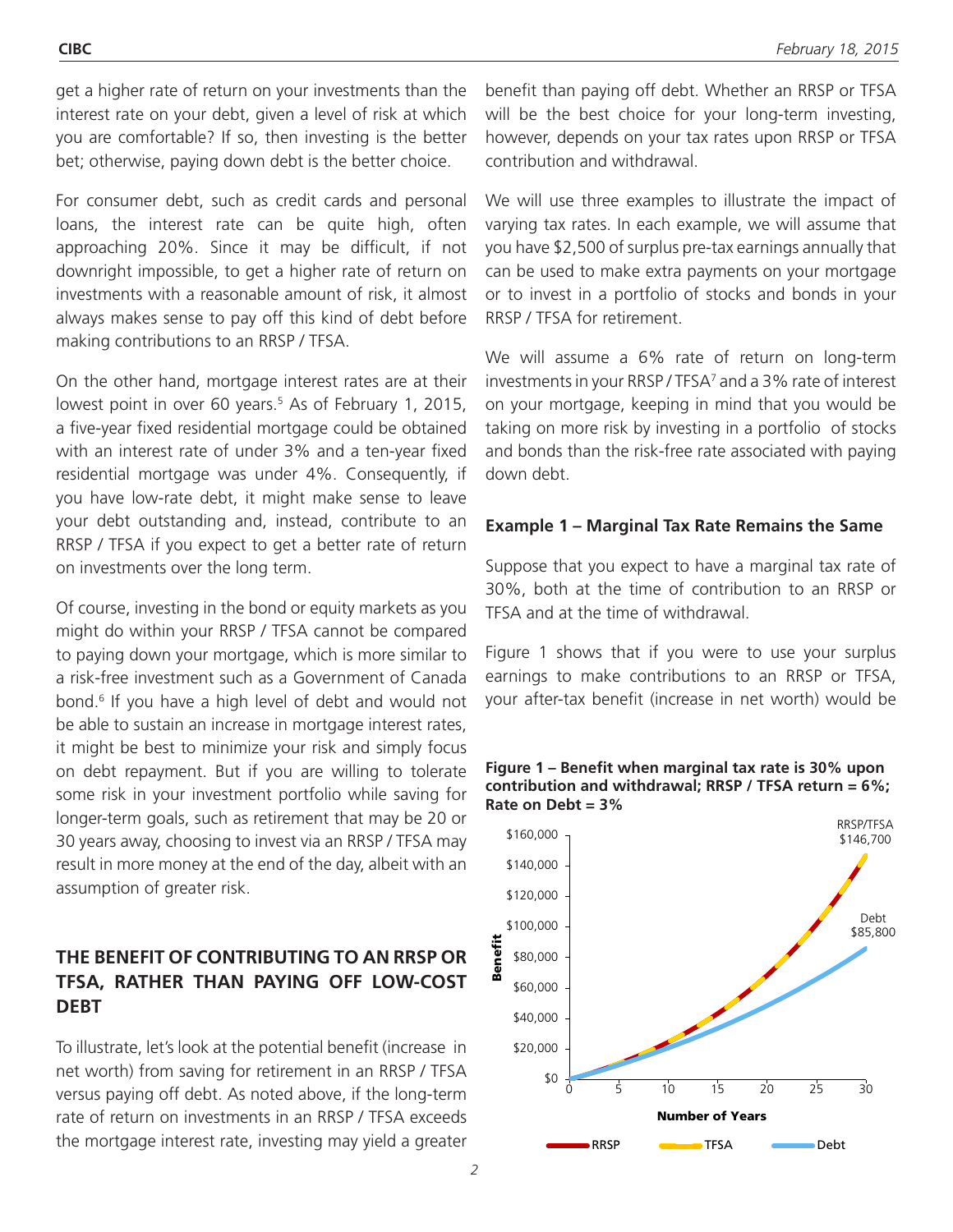\$146,700<sup>8</sup> after 30 years. If, instead, you were to use your surplus earnings to repay debt, your benefit would be only \$85,800.

The "RRSP / TFSA advantage" is calculated as the difference between the benefit from RRSP / TFSA contributions and the benefit from debt repayment. The RRSP / TFSA advantage is \$60,900 (\$146,700 - \$85,800) after 30 years when your marginal tax rate is expected to be the same today as it is when you retire.

# **Example 2 – Marginal Tax Rate Drops in Retirement**

Now let's look at the benefit if you currently have a marginal tax rate of 30% but anticipate that you will have a lower marginal tax rate of 20% by the time you withdraw funds from your RRSP or TFSA.

An anticipated drop in your marginal tax rate has no impact on the benefit from a TFSA strategy or debt repayment. Figure 2, therefore, shows that after 30 years the TFSA benefit remains at \$146,700 (as in Example 1) and the debt repayment benefit remains at \$85,800 (also unchanged from Example 1).

In contrast, an anticipated drop in your marginal tax rate in retirement boosts the benefit from investing in an RRSP, since less tax is paid at the time of RRSP withdrawal.

#### **Figure 2 – Benefit when marginal tax rate is 30% upon contribution and 20% upon withdrawal; RRSP / TFSA return = 6%; Rate on Debt = 3%**

Figure 2 shows that after 30 years the RRSP benefit is \$167,600. Since the RRSP benefit is higher than the TFSA or debt repayment benefit, an RRSP investment is the better choice.

# **Example 3 – Marginal Tax Rate Increases in Retirement**

Finally, let's examine the benefit if you currently have a marginal tax rate of 30% but expect that your marginal tax rate will increase to 40% at the time of withdrawal from your RRSP or TFSA.

As noted in Example 2, a change in your expected future marginal tax rate has no impact on the TFSA benefit or the debt repayment benefit. Figure 3 shows that after 30 years these amounts remain at \$146,700 and \$85,800, respectively.

On the other hand, when your marginal tax rate at the time of withdrawal is expected to be higher than it is at the time of contribution, more tax is paid at the time of RRSP withdrawal, thereby decreasing the RRSP benefit. From Figure 3, we can see that the RRSP benefit is \$125,700 after 30 years, making the TFSA the best choice.